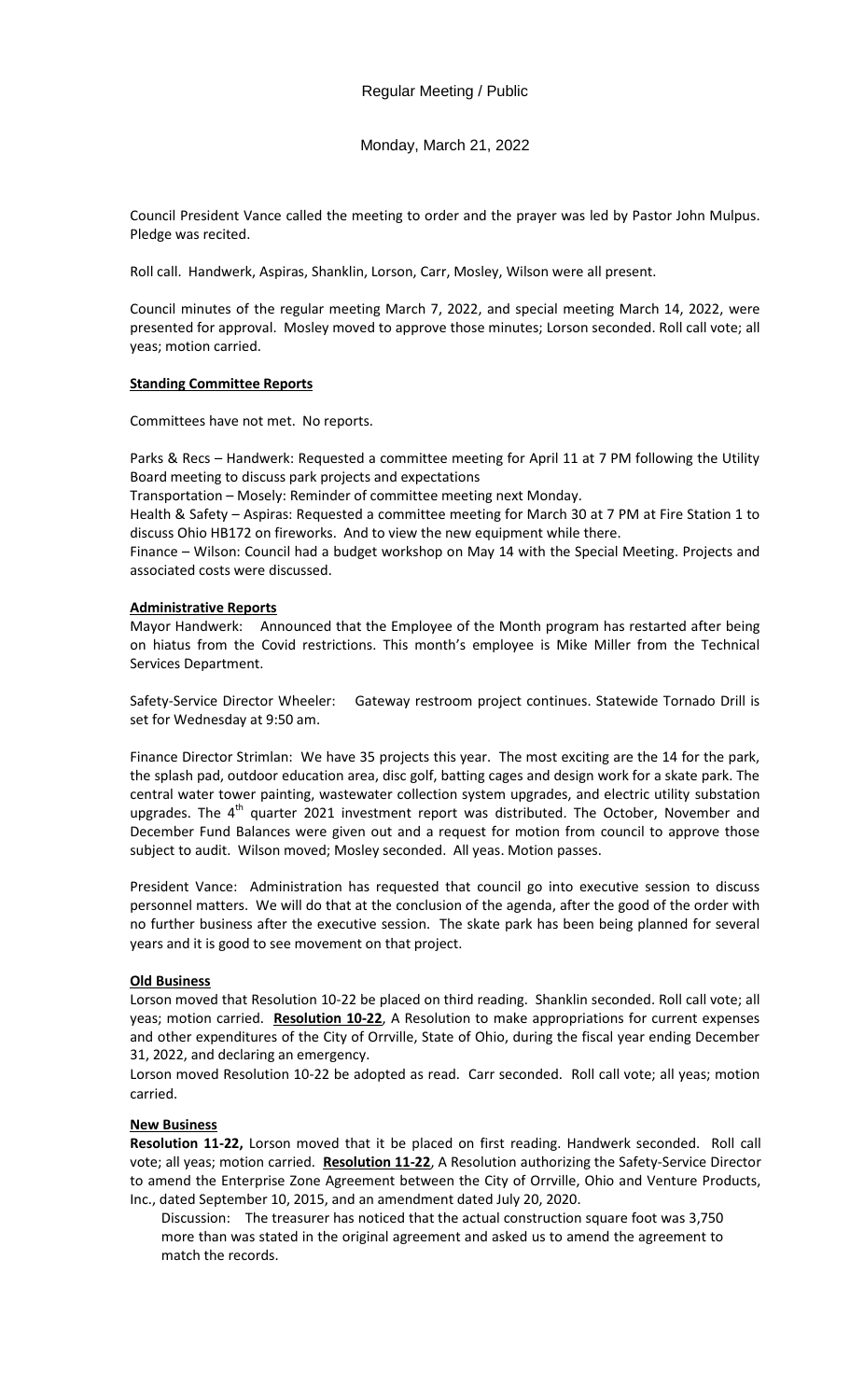## Monday, March 21, 2022

Lorson moved that the rules, regulations, and statutes requiring the reading of a resolution on three separate days be suspended. Carr seconded. Roll call vote; all yeas; motion carried. Lorson moved that **Resolution 11-22** be adopted as read. Wilson seconded. Roll call vote; all yeas; motion carried.

**Resolution 12-22,** Lorson moved that it be placed on first reading. Handwerk seconded. Roll call vote; all yeas; motion carried. **Resolution 12-22**, A Resolution authorizing the Director of Utilities and/or the Public Utilities Board of Control to bid and enter into a contract for the interior and exterior coating and painting and rebuilding of the valve vault on the central water tower and declaring an emergency.

Discussion: We refurbish the water towers about every 20 years. The tower went into service in the 50's and was last refurbished in 2003 at about \$136,000. We are looking at \$400,000-\$450,000 this year. Engineering specs will take about 3-4 weeks to be formally bid out. We hope to get on vendors lists for supplies and materials and can defer this until next year if needed. We will use some American Rescue Funds to assist.

Lorson moved that the rules, regulations, and statutes requiring the reading of a resolution on three separate days be suspended. Shanklin seconded. Roll call vote; all yeas; motion carried. Lorson moved that **Resolution 12-22** be adopted as read. Handwerk seconded. Roll call vote; all yeas; motion passes.

**Resolution 13-22,** Lorson moved that it be placed on first reading. Mosley seconded. Roll call vote; all yeas; motion carried. **Resolution 13-22**, A Resolution authorizing participation in the ODOT Road Salt Contracts awarded in 2022 for road salt for the City of Orrville, Ohio, and declaring an emergency**.** 

Discussion: We will not be increasing our purchase amount but will be able to take delivery and store more. We have 650 tons in storage now. We can add another 1,000 tons. The new salt storage unit holds 1900 tons. We can prepare and have it readily available for use. The brine system will be running as well and puts us in good shape for next winter. The state goes out for salt price bids in April.

Lorson moved that the rules, regulations, and statutes requiring the reading of a resolution on three separate days be suspended. Aspiras seconded. Roll call vote; all yeas; motion carried. Lorson moved that **Resolution 13-22** be adopted as read. Mosley seconded. Roll call vote; all yeas; motion carried.

**Resolution 14-22,** Lorson moved that it be placed on first reading. Handwerk seconded. Roll call vote; all yeas; motion carried. **Resolution 14-22**, A Resolution authorizing the Board of Control to procure quotes from various vendors and then enter into an agreement and/or agreements, without bidding, to purchase benches, trash cans, picnic tables and two swing sets for Orr Park in the City of Orrville, Ohio, and declaring an emergency.

Discussion: We received a grant from Ohio Department of Natural Resources Natureworks program for just over \$34,000 to purchase items mentioned. Grant agreement received. This is coming before council in case one vendor is over the \$15,000 with the accumulation of goods. Requested approval tonight.

Lorson moved that the rules, regulations, and statutes requiring the reading of a resolution on three separate days be suspended. Handwerk seconded. Roll call vote; all yeas; motion carried. Lorson moved that **Resolution 14-22** be adopted as read. Shanklin seconded. Roll call vote; all yeas; motion carried.

#### **Fire Chief Chris Bishop's Annual Report** copy on file.

Vance: We have businesses investing in our community in property and can confidence in our fire service providing protection for their investments. We appreciate all that are serving in our community and encourage people to apply to serve our fire department.

### **Good of the Order**

Mosley: Gave a city hall tour to a homeschool student meeting the Mayor and other departments and made his day.